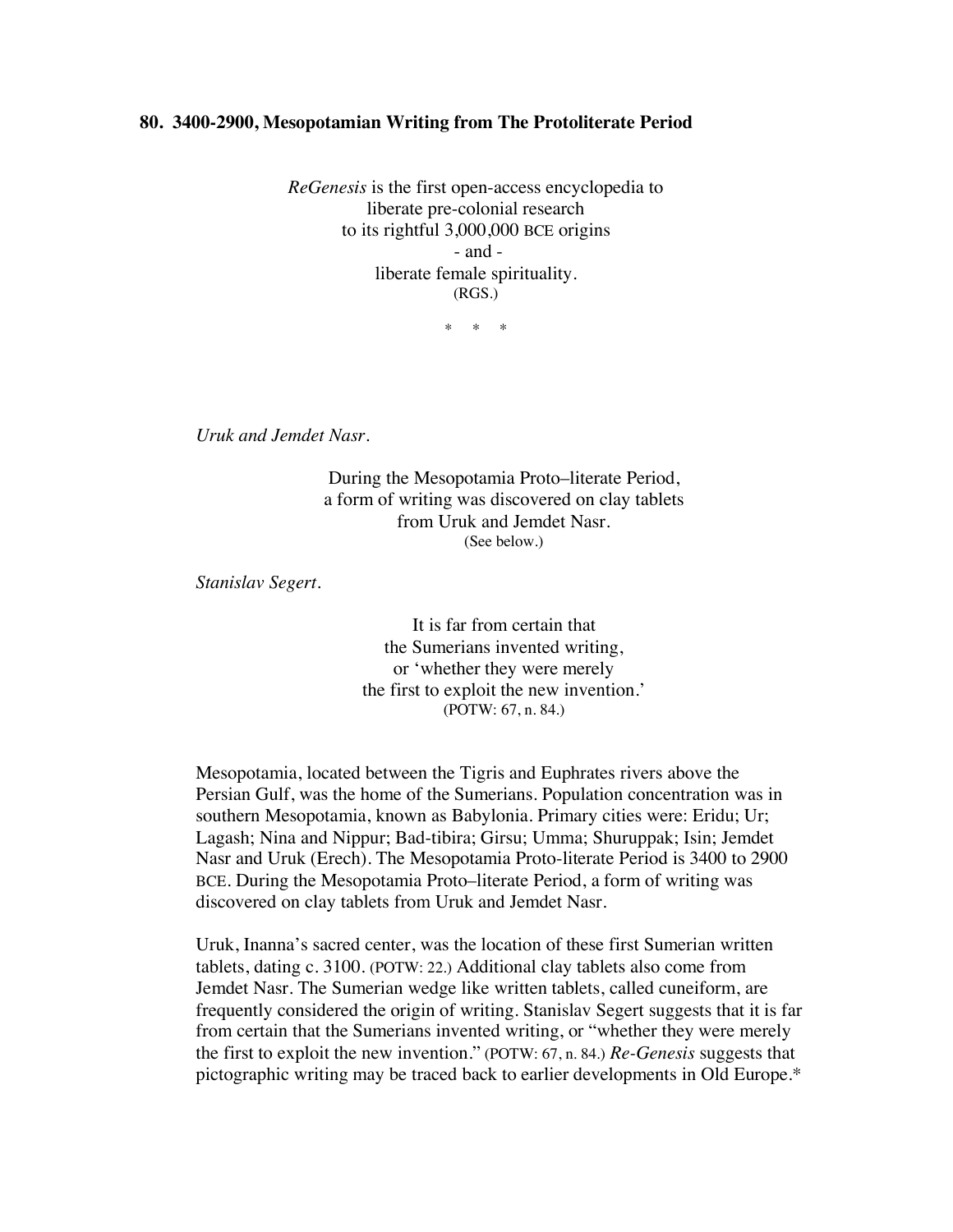\* Also note the five stages of Egyptian language including: Old Egyptian (2600- 2100 BCE); Middle Egyptian (2100-1500 BCE); Late Egyptian (1500-1000 BCE); Demotic (650 BCE – 300 CE); and Coptic/Christian Egyptian (300 -1000/1500 CE).

An excerpt from above, challenges the view that Sumerians invented script. Pictographic writing continued to develop from the Climactic Phase equaling not only a script of its own kind but also an alleged sacred script (COG: 319). Evidence is primarily from east–central Old Europe that includes 'the Vinca and Tisza culture groups in the Morava, Danube, and Tisza basins of [former] Yugoslavia, eastern Hungary, northwestern Bulgaria, and western Romania, and of the Karanovo culture in central Bulgaria and southern Romania' (COG: 309). The possibility of a sacred script challenges the view that the Sumerians invented script 2000 years later. While the later Sumerian script was used to document commercialadministrative activities, the Balkan script was for ritual purposes rather than commercial inventory and legal documents (RGS). (RGS: 5300-4300 Climactic Phase and Script in Old Europe).

The recent work of linguist, Harald Haarmann, shows that the Cypro-Minoan Linear A script, from the Middle Bronze Age, is very similar to the Old European Vinca Script. The pictographic Linear A script is evidenced on Cypriote pottery and the 1700 BCE Cretan Phaistos Disk (COG: 309, 319; CB: 71; WAM: 110-113; ECLE.) Two of the remaining Linear A pictographs to be deciphered are clearly the universal female symbol. Below (in the GSA collection) are two images of Tanit that illustrate the remaining Linear A pictographs (RGS). (RGS: 5300-4300, Climactic Phase and Script in Old Europe).

Further research on writing: 5000-4900, Inanna in Uruk, Mesopotamia; 3250, Scorpion Tableau, Earliest Egyptian Proto-Hieroglyphics; 3100-2600, Proto Bronze Age Crete, Writing and Heroes; 3000-2000, Anatolia; 3000, First Dynasty, Egypt; 2300, Sumerian Transitions; 2000-1450, Middle Bronze Age Crete; 2000, Asherah; 1900-1800, Dawning of the African Alphabet and Egyptian Aniconic Goddess Triangle; 1600, Mycenaeans Dominant on Greek Mainland; 1100-800, Iron Age; 1100-800, Mediterranean Dark Ages; and 668-626, Sumerian Mythology. (RGS.)

Further research on writing plus Vinca – and – Tisza sacred script: 5500-5000, Old European Writing Examples from Sicily; 5400-3200, Ancient Aphrodite: Chalcolithic or Copper Age; 5300-4300, Climactic Phase and Script in Old Europe; 5000-4900, Inanna, Uruk, and Mesopotamia; 3100-2600, Proto Bronze Age Crete, Writing and Heroes; 3000-2000, Anatolia; 3000, First Dynasty, Egypt; 2300, Sumerian Transitions; 2000-1450, Middle Bronze Age Crete; 2000, Asherah; 1900-1800, Dawning of the African Alphabet and Egyptian Aniconic Goddess Triangle; 1600, Mycenaeans Dominant on Greek Mainland; 1100-800,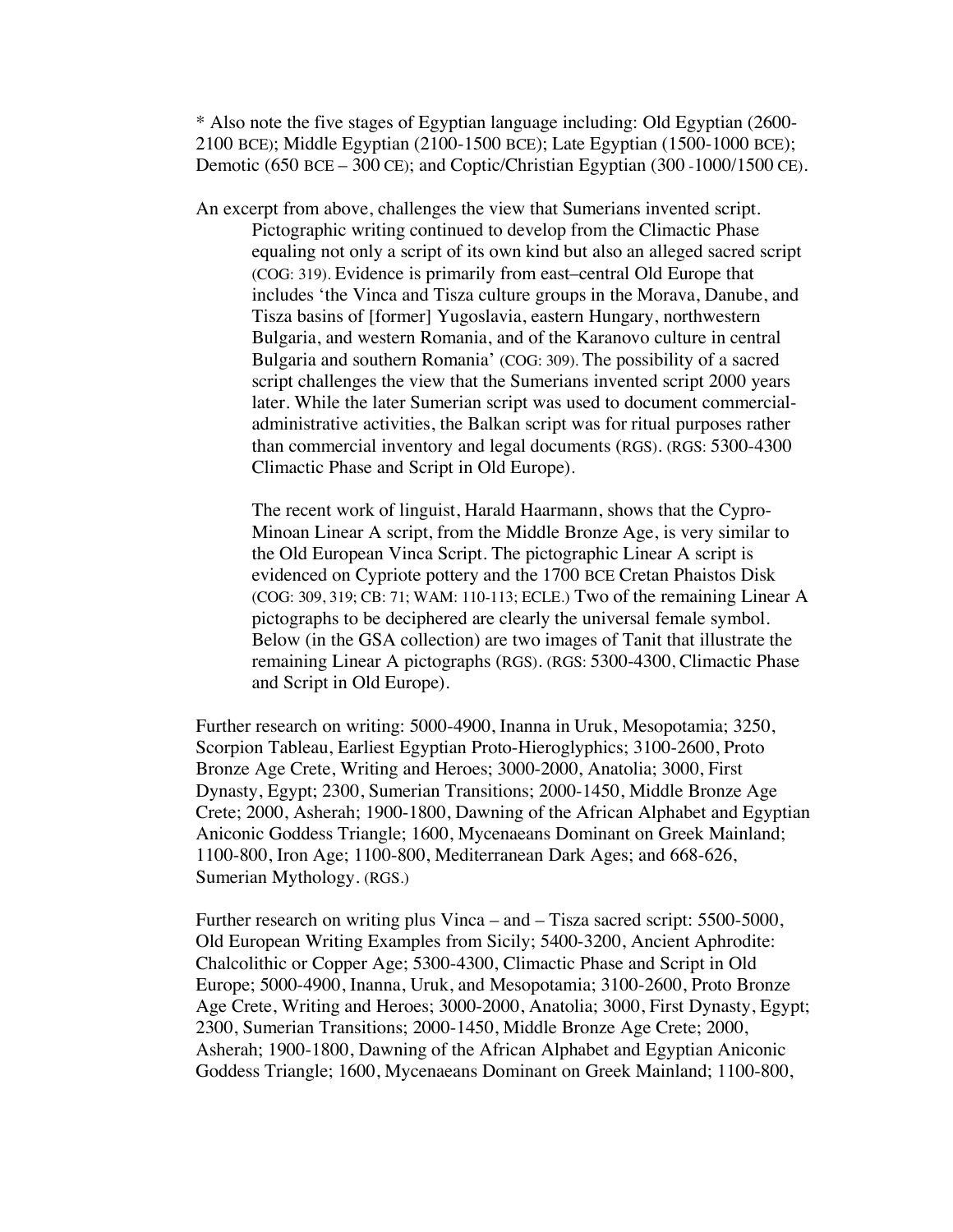Iron Age; 1100-800, Mediterranean Dark Ages; 668-626, Sumerian Mythology; and 500-400, Classical Greek Era and Leading Male Authors. (RGS.)

Archaeomythology (Diversity) Method: A brief selection of Neolithic Europe/Old European works that highlight archaeology, mythology, proto – script including logographic or ideographic writing, linguistics, signs, symbols, folksongs, and other matristic considerations that may challenge perennial silos and other dominant endeavors.

- Biggs, Sharon M. *The Silo Effect: Invisible Barriers That Can Destroy Organizational Teams*. San Bernardino, CA: no pub., 2014. (TSE.)
- Cavalli-Sforza, Luigi Luca, and Francesco Cavalli-Sforza. *The Great Human Diasporas: The History of Diversity and Evolution*. New York, NY: Helix Books, 1995. (GHD.)
- Cavalli-Sforza, Luigi Luca. "Genetic Evidence Supporting Marija Gimbutas' Work on the Origin of Indo-European People*." From the Realm of the Ancestors: An Anthology in Honor of Marija Gimbutas*. Ed. Joan Marler. Manchester, CT: Knowledge, Ideas and Trends, Inc., 1997. 93-101. (GE.)
- Eisler, Riane Tennenhaus. *The Chalice and the Blade: Our History, Our Future.* San Francisco: Harper and Row, 1987. (CB.)
- \_\_\_\_\_. "Rediscovering Our Past, Reclaiming Our Future: Toward a New Paradigm for History." *From the Realm of the Ancestors: An Anthology in Honor of Marija Gimbutas.* Ed. Joan Marler. Manchester, CT: Knowledge, Ideas and Trends, Inc., 1997. 335-349. (ROP.)
- \_\_\_\_\_. "The Battle Over Human Possibilities: Women Men, and Culture Transformation." *Societies of Peace: Matriarchies Past, Present and Future: Selected Papers, First World Congress on Matriarchal Studies, 2003, Second World Congress on Matriarchal Studies, 2005*. Ed. Göttner-Abendroth, Heide. Toronto, Canada: Inanna Publications, 2009. 269- 282.(BOH.)
- Gimbutas, Marija Alseikaite. *The Language of the Goddess*. San Francisco, CA: Harper San Francisco, 1989. (LOG.)
- \_\_\_\_\_. *The Civilization of the Goddess: The World of Europe*. San Francisco, CA: Harper, 1991.43, 47-49. (COG.)
- \_\_\_\_\_. "Three Waves of the Kurgan People into Old Europe, 4500-2500 B.C." Eds. Miriam Robbins Dexter, and Karlene Jones-Bley. *Journal of Indo-European Studies* Monograph No. 18 (1997): 240-268. (TWKP.)
- Haarmann, Harald. *Early Civilization and Literacy in Europe: An Inquiry into Cultural Continuity in the Mediterranean World.* New York, NY: Mouton de Gruyter, 1996. (ECLE.)
	- \_\_\_\_\_. "Writing in the Ancient Mediterranean: The Old European Legacy." *From the Realm of the Ancestors: An Anthology in Honor of Marija Gimbutas*. Ed. Joan Marler. Manchester, CT: Knowledge, Ideas and Trends, Inc., 1997. 108-121. (WAM.)
- \_\_\_\_\_. *Ancient Knowledge, Ancient Know-How, Ancient Reasoning: Cultural Memory in Transition, from Prehistory to Classical Antiquity and Beyond*. Amherst, NY: Cambria Press, 2013. (AN.)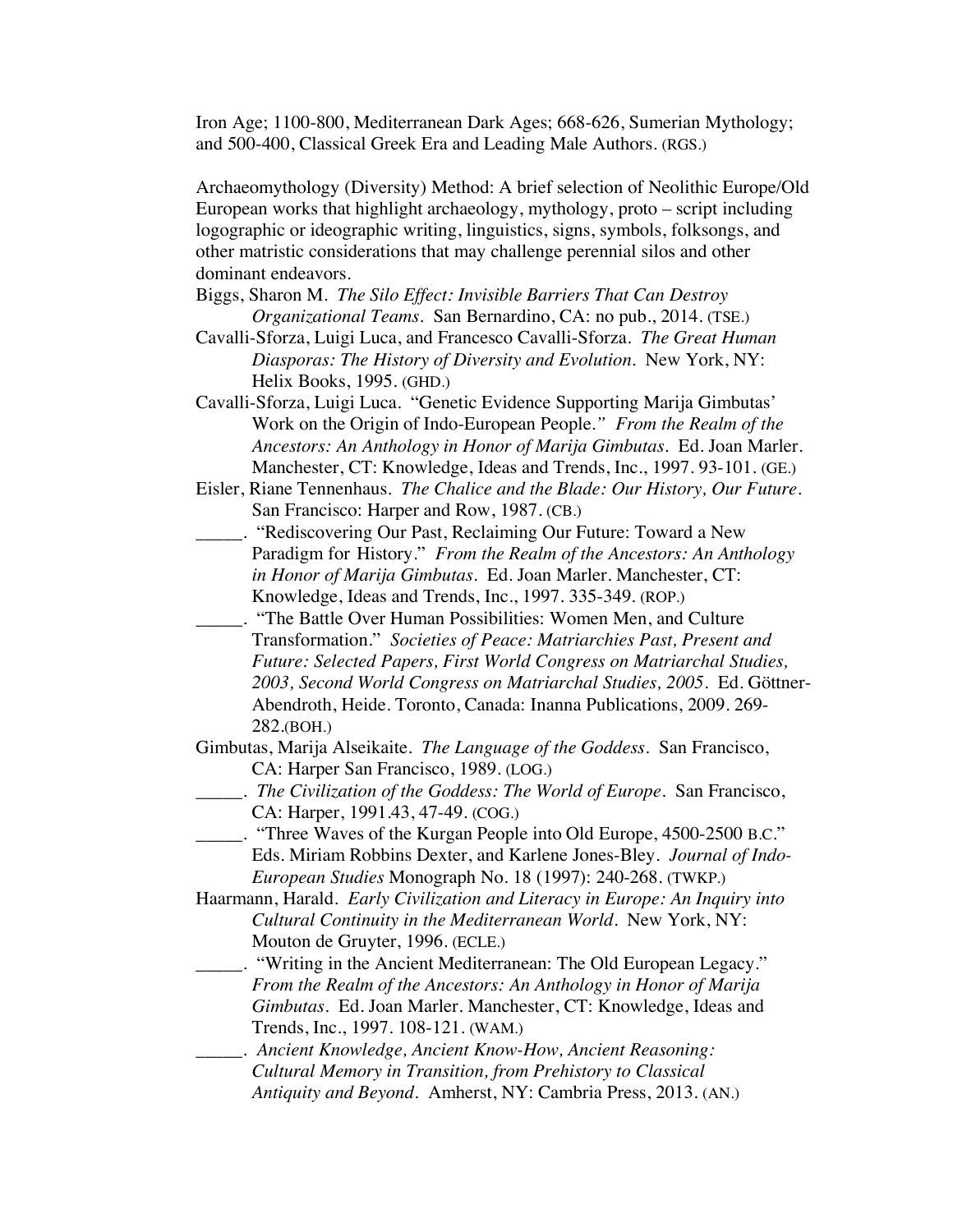- *Journey of Man.* Dir. Jennifer Beamish. Eds. Clive Maltby, Gregers Sall, and Spencer Wells. Tigress Productions, Public Broadcasting Service (U.S.), et al. 1 videodisc (120 min.) PBS Home Video, 2004. (JOM.)
- Keller, Mara Lynn. "The Interface of Archaeology and Mythology: A Philosophical Evaluation of the Gimbutas Paradigm." *From the Realm of the Ancestors: An Anthology in Honor of Marija Gimbutas*. Ed. Joan Marler. Manchester, CT: Knowledge, Ideas and Trends, Inc., 1997. 381- 398. (IAM.)
- Mallory, James P. *In Search of the Indo-Europeans: Language, Archaeology and Myth*. London, England: Thames and Hudson, 1990. (SIE.)
- Marler, Joan, Ed. *From the Realm of the Ancestors: An Anthology in Honor of Marija Gimbutas*. Manchester, CT: Knowledge, Ideas and Trends, Inc., 1997. (FRA.)
	- \_\_\_\_\_. *The Danube Script: Neo-Eneolithic Writing in Southeastern Europe.*  Sebastopol, CA: Institute of Archaeomythology, 2008. (TDS.)
- Marler, Joan. *"*The Iconography and Social Structure of Old Europe: The Archaeomythological Research of Marija Gimbutas*." Societies of Peace: Matriarchies Past, Present and Future: Selected Papers, First World Congress on Matriarchal Studies, 2003, Second World Congress on Matriarchal Studies, 2005*. Ed. Göttner-Abendroth, Heide. Toronto, Canada: Inanna Publications, 2009. (ISS.)
- Marler, Joan, and Miriam R. Dexter, Eds. *Signs of Civilization: Neolithic Symbol System of Southeast Europe*. Novi Sad, Hungary: Institute of Archaeomythology, 2009. (SC.)
- Meador, Betty De Shong. *A Sagidda of Inanna*. Tran. Betty De Shong Meador. Handout for "Inanna," CIIS Workshop, 11-17-1996. (ASOI.) \_\_\_\_\_. *Inanna: Lady of the Largest Heart*. Austin, TX: University of Texas Press, (2000). (ILLH.)
- Metzner, Ralph. *The Well of Remembrance: Rediscovering the Earth Wisdom Myths of Northern Europe.* Boston, MA: Shambhala, 1994. (WOR.)
- Poruciuc, Adrian. *Prehistoric Roots of Romanian and Southeast European Traditions*. Eds. Joan Marler, and Miriam R. Dexter. Sebastopol, CA: Institute of Archaeomythology, 2010. (PRR.)
- Reason, Peter. *Participation in Human Inquiry*. London, England: Sage, 1994. (PHI.)
- Shannon, Laura. "Women's Ritual Dances: An Ancient Source of Healing in Our Times." Eds. Leseho, Johanna, and Sandra McMaster. *Dancing on the Earth: Women's Stories of Healing and Dance*. Forres, Scotland: Findhorn Press, 2011. 138-157. (WRD.)
- Spretnak, Charlene. "Beyond Backlash: An Appreciation of the Work of Marija Gimbutas." *Journal of Feminist Studies in Religion* 12.2 (Fall 1996): 91-98. (BBAW.)
- Swimme, Brian. *The Hidden Heart of the Cosmos: Humanity and the New Story*. Maryknoll, NY: Orbis Books, 1996. (HHTC.)
- Swimme, Brian, and Thomas Berry*. The Universe Story: From the Primordial Flaring Forth to the Ecozoic Era.* San Francisco, CA: Harper San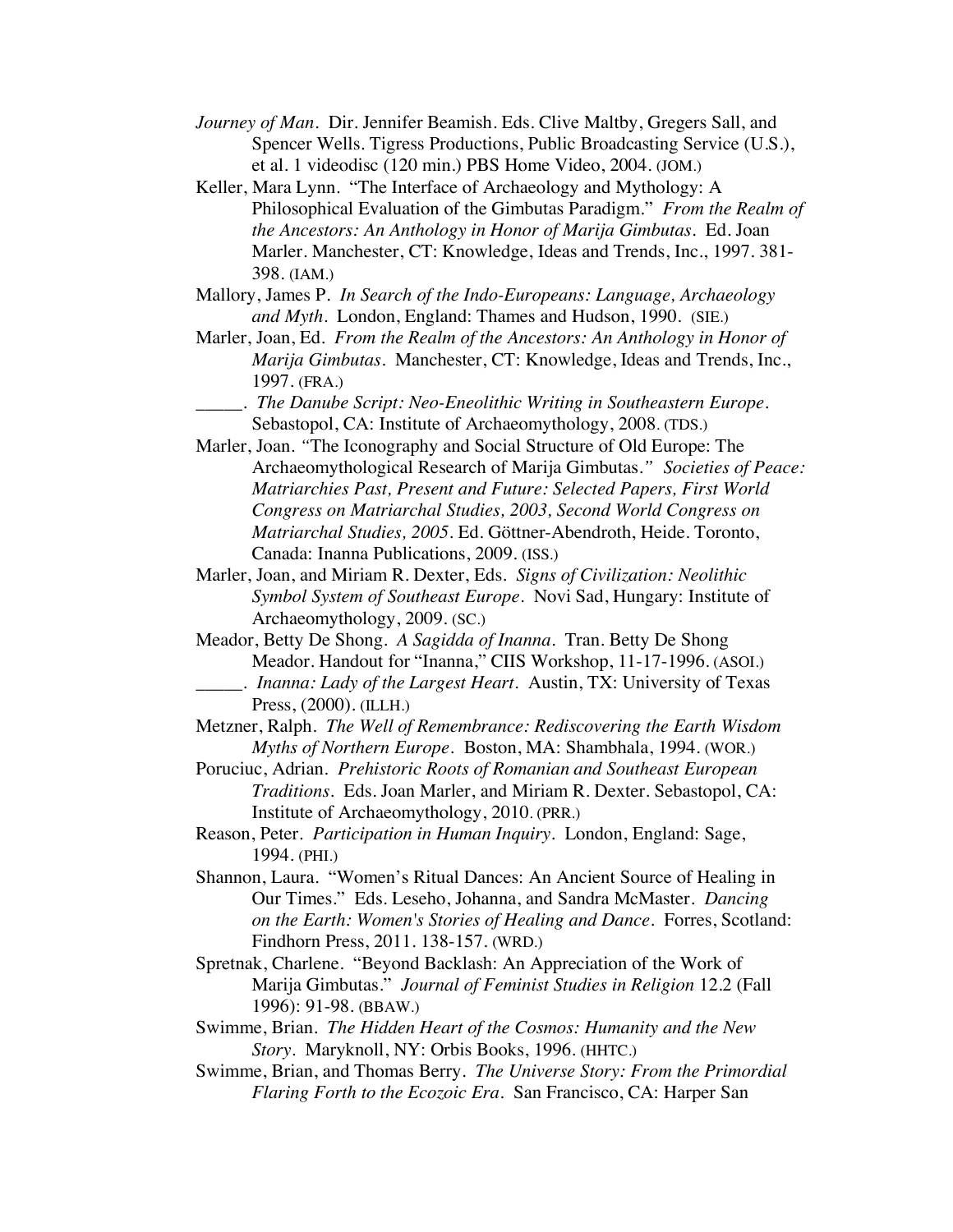Francisco, 1992. (TUS.)

- Wade, Nicholas. "The Tangled Roots of English: Proto-Indo-European, the Precursor to Many Languages, May Have Been Spread by Force, Not Farming." *New York Times*, Feb. 24, 2015: Di, D6. (TRE.)
- Winn, Milton M. *The Signs of Vinca Culture: An Internal Analysis: Their Role, Chronology and Independence from Mesopotamia*. Los Angeles, CA: University of California, 1973. (PW.)
- Winn, Shan M. M. *Pre-writing in Southeastern Europe: The Sign System of the Vinca Culture, ca. 4000 B.C.* Calgary, Canada: Western Publishers, 1981. (PW2.)

PHOTO: NEAR EAST MAP.

SLIDE LOCATION MAPS, SHEET 1, ROW 3, SLEEVE 2, SLIDE #28, BCE IT\_MAP\_S1\_R3\_SL2\_S28.jpg SHOT ON LOCATION: METROPOLITAN MUSEUM OF ART: NEW YORK, NY. NOTE 1: MESOPOTAMIA, LOCATED BETWEEN THE TIGRIS AND EUPHRATES RIVERS ABOVE THE PERSIAN GULF, WAS THE HOME OF THE SUMERIANS. (RGS.) (SOURCE: ENTRY ABOVE.) NOTE 2: FIELDWORK PROJECT 1994-2002.

IMAGE: EUPHRATES RIVER: BABYLONIA. PHOTO © GSA. DESCRIPTION: EUPHRATES RIVER ABOVE THE PERSIAN GULF, BABYLONIA. SLIDE LOCATION NEAR EAST, SHEET 8, ROW 3, SLEEVE 3, SLIDE #2, BCE. CU\_NEA\_S8\_R3\_SL3\_S2.jpg LOCATION. EUPHRATES RIVER: BABYLONIA. NOTE 1: FIELDWORK PROJECT.

IMAGE: CAKE OR BREAD WITH PRESUMED CUNEIFORM SCRIPT: MESOPOTAMIA. PHOTO: © GSA. DESCRIPTION: PRESUMED MESOPOTAMIAN SCRIPT (CUNEIFORM) ON WHAT MAY BE CAKE OR BREAD FOR THE QUEEN OF HEAVEN, ISHTAR (INANNA).

SLIDE LOCATION NEAR EAST, SHEET 11, ROW 4, SLEEVE 1, SLIDE #14E,  $2^{\text{ND}}$  MIL. BCE.

CU\_NEA\_S11\_R4\_SL1\_S14E.jpg

SHOT ON LOCATION: MUSÉE DU LOUVRE: PARIS, FRANCE.

NOTE 1: ISHTAR BREAD/CAKE. "O ISHTAR I HAVE MADE A PREPARATION OF MILK, CAKE GRILLED BREAD AND SALT, HEAR ME AND BE KIND (VKB: 101-122; CDBL:  $124$ )."

NOTE 2: FIELDWORK PROJECT 1980-1998.

IMAGE: RELIEF OF INANNA'S REED HUT: URUK, BABYLON. PHOTO: ALABASTER RELIEF OF INANNA'S REED HUT OR TENT ON A *TROUGH* (HOLE-LIKE TUBE) POSSIBLY USED FOR KNEADING PURPOSES, URUK, BABYLON. SLIDE LOCATION, SHEET , ROW , SLEEVE , SLIDE # , BCE. ON LOCATION: IMAGE IN PROCESS. NOTE 1: KING JOSIAH. "PULLED DOWN THE HOUSE OF THE SACRED MALE PROSTITUTES WHICH WAS IN THE TEMPLE OF YAHWEH AND WHERE THE WOMEN WOVE CLOTHES FOR ASHERAH (II K 23.7)." NOTE 2: FIELDWORK PROJECT. PHOTO NOTE: ILLUSTRATOR, CHRISI KARVONIDES.

IMAGE: ANCIENT CUNEIFORM BOUNDARY STONE: BABYLONIA.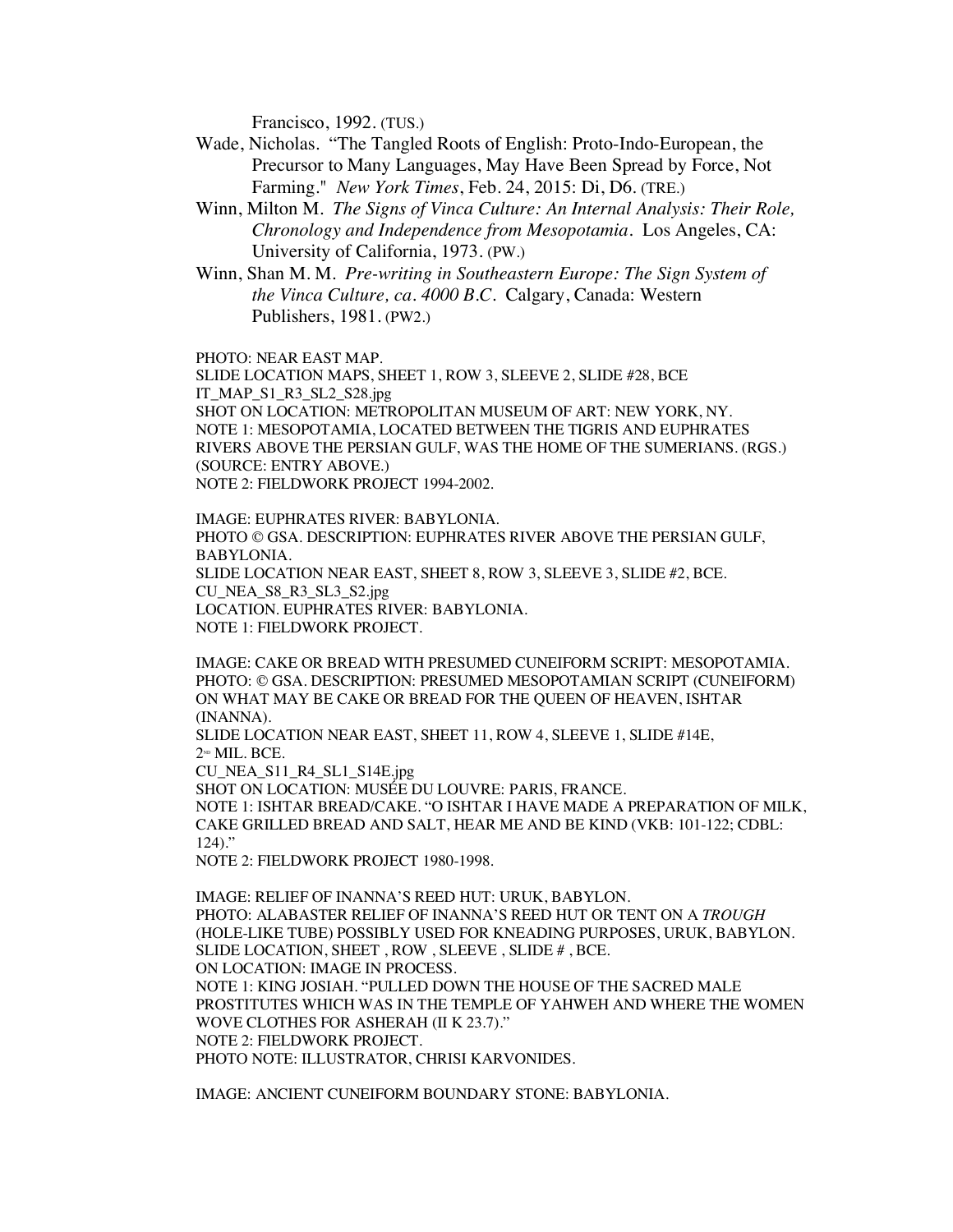PHOTO: © GSA. DESCRIPTION: BLACK BOUNDARY STONE FROM MARDUK'S BABYLON TEMPLE INC. PROTECTIVE SPREAD EAGLE (ANZU?) ABOVE FATHER AND SON, BOTH TEMPLE PRIESTS. BABYLONIAN SCRIPT (CUNEIFORM) ATTESTS TO LAND RIGHTS AND JUDGMENTS PLUS KUDURRU CURSES. SLIDE LOCATION NEAR EAST, SHEET 11, ROW 1, SLEEVE 4, SLIDE #4, 900-800 BCE. CU\_NEA\_S11\_R1\_SL4\_S4.jpg SHOT ON LOCATION: BRITISH MUSEUM: LONDON, ENGLAND. NOTE 1: FIELDWORK PROJECT 1994-2002.

IMAGE: STONE KUDURRU, ANCIENT BABYLON SCRIPT (CUNEIFORM). PHOTO: © GSA. DESCRIPTION: BABYLONIAN SCRIPT (CUNEIFORM) ON THE KUDURRU STONE PERTAINS TO GOVERNOR EANNA-SHUM-IDDINA'S LAND RIGHTS AND CURSES SHOULD HIS AUTHORITY BE CHALLENGED. SLIDE LOCATION NEAR EAST, SHEET 11, ROW 2, SLEEVE 3, SLIDE #7, 1125-1100 BCE. CU\_NEA\_S11\_R2\_SL3\_S7.jpg SHOT ON LOCATION: BRITISH MUSEUM: LONDON, ENGLAND. NOTE 1: FIELDWORK PROJECT 2002.

IMAGE: INANNA'S TEMPLE: URUK, BABYLON. PHOTO: © GSA. DESCRIPTION: INANNA'S TEMPLE, URUK. SLIDE\ LOCATION NEAR EAST, SHEET 7, ROW 3, SLEEVE 3, SLIDE #10, BCE. CU\_NEA\_S7\_R3\_SL3\_S10.jpg SHOT ON LOCATION: BRITISH MUSEUM: LONDON, ENGLAND. NOTE 1: URUK, INANNA'S SACRED CENTER, WAS THE LOCATION OF THESE FIRST SUMERIAN WRITTEN TABLETS, DATING C. 3100. (POTW: 22; RGS.) NOTE 2: FIELDWORK PROJECT 2002.

IMAGE: CATHEDRA INANNA WITH ME: SUSA, SW IRAN. PHOTO: © GSA. DESCRIPTION: SEATED GODDESS NARUNDI OR INANNA WITH THE ME IN FEATHERED ROBE (KAUNAKES). LIONS ARE ON EACH SIDE AND UNDER HER FEET ALONG WITH INSCRIPTIONS FROM THE SUSA ACROPOLIS IN SW IRAN. SLIDE LOCATION NEAR EAST, SHEET 5, ROW 2, SLEEVE 1, SLIDE #30E, C. 2500 BCE. CU\_NEA\_S5\_R2\_SL1\_S30E.jpg SHOT ON LOCATION: MUSÉE DU LOUVRE: PARIS, FRANCE. NOTE 1: INANNA CONFIRMED BY ANDRÉ PARROT. (SUA.) NOTE 2: AN ICONOGRAPHIC INTERPRETATION OF THE CATHEDRA (THRONE) GODDESS INANNA INCLUDES HIEROS GAMOS. (APL: 2-23-1999.) NOTE 3: "THE HIEROS GAMOS FROM WHENCE A ROYAL SOVEREIGN GETS HIS [OR HER] POWER AND THIS IS THE GODDESS HERSELF (APL: 2-23-1999)." NOTE 4: FIELDWORK PROJECT 1980-1989.

IMAGE: DOUBLE SNAKE/BIRD GODDESS INANNA/ ERESHKIGAL: BABYLON. PHOTO: © GSA. DESCRIPTION: STIFF NUDE SNAKE/BIRD INANNA/ ERESHKIGAL GODDESS, UR, BABYLON. SLIDE LOCATION NEAR EAST, SHEET 2, ROW 2, SLEEVE 3, SLIDE #20, 4000-3500 BCE. CU\_NEA\_S2\_R2\_SL3\_S20.jpg SHOT ON LOCATION: BRITISH MUSEUM: LONDON, ENGLAND. NOTE 1: SCHEMATIC RENDERING SIMILAR TO CUCUTENI STIFF NUDE GRAVE FINDS. (LOG: 199; COG: 111.) NOTE 2: FIELDWORK PROJECT 1998-2002.

IMAGE: DESCRIPTION OF CATHEDRA SNAKE/BIRD (BA BIRD?) DEITY: \* VINCA (CENTRAL BALKANS). PHOTO: © GSA. DESCRIPTION OF CATHEDRA DEITY WITH SCHEMATIZED SNAKE/BIRD MASKS: VINCA (CENTRAL BALKANS). HOLES NOTED ON EARS, SHOULDERS, AND ELBOWS FOR POSSIBLE DECORATIVE OR RITUAL ITEMS.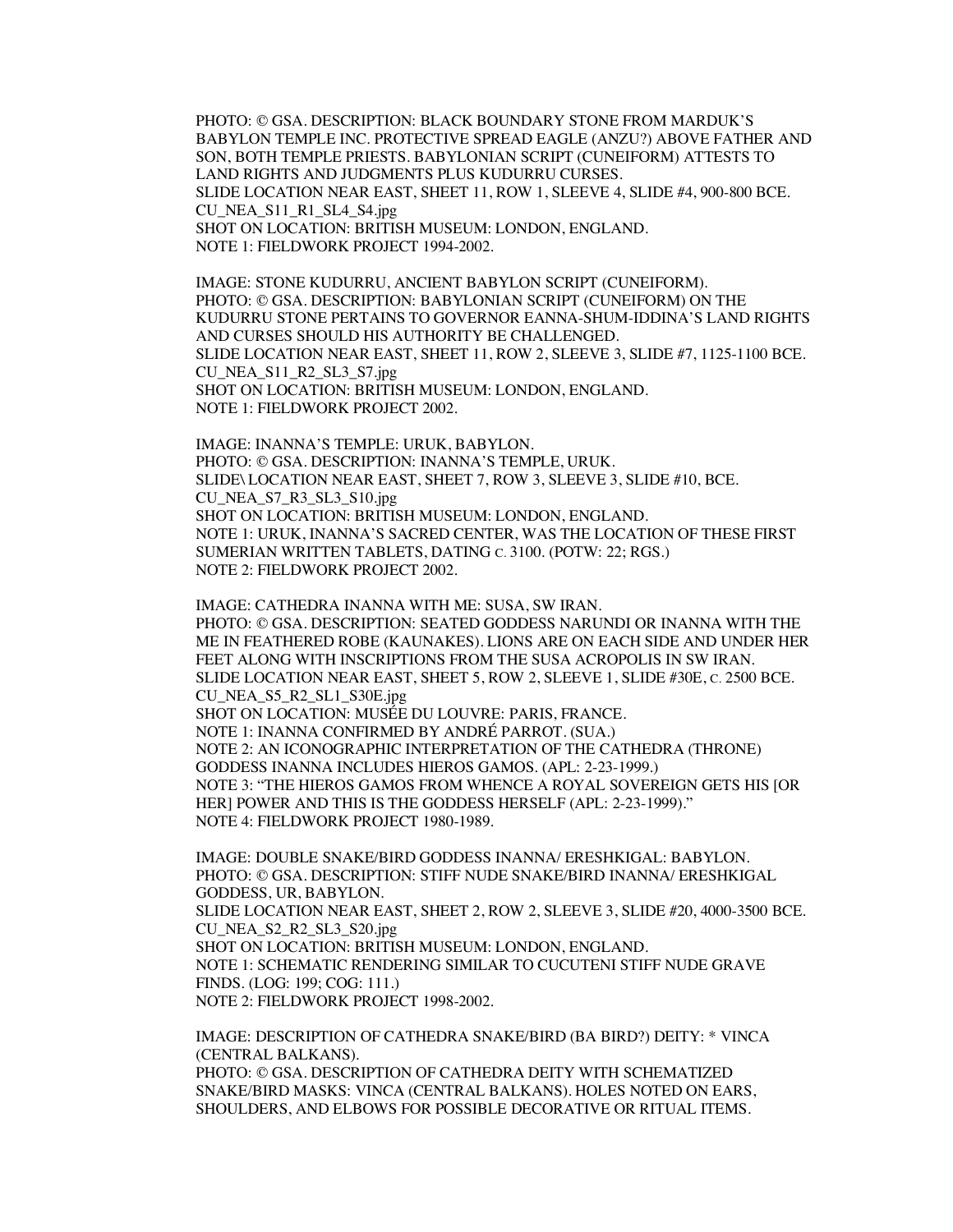SLIDE LOCATION NEAR EAST, SHEET 6A, ROW 4, SLEEVE 1, SLIDE #32, C. 4500-4000 BCE.

CU\_NEA\_S6A\_R4\_SL1\_S32.jpg

SHOT ON LOCATION: BRITISH MUSEUM: LONDON, ENGLAND.

NOTE 1 RE. BA – BIRD OR BA – SOUL. \*

'IN A PARALLEL IMAGE,' THE PERSONAL BA – SOUL IS ONE'S SPIRIT SOUL THAT DURING THE DEATHING PROCESS MAY HOVER OR APPEAR AS A BIRD TO JOIN WITH THE KA SOUL, THE UNIVERSAL, GAIAN – LIFE – FORCE, THE GREAT MOTHER WHO BECKONS: 'BEHOLD I AM BEHIND THEE, I AM THY TEMPLE, THY MOTHER, FOREVER AND FOREVER.' TO DIE IS TO REUNITE WITH ONE'S KA (KG: 63, 67; MG: 245-46; RGS).

NOTE 2: AN ICONOGRAPHIC INTERPRETATION OF THE CATHEDRA BIRD DEITY INCLUDES HIEROS GAMOS. (APL: 2-23-1999.)

NOTE 3: "THE HIEROS GAMOS FROM WHENCE A ROYAL SOVEREIGN GETS HIS [OR HER] POWER AND THIS IS THE GODDESS HERSELF (APL: 2-23-1999)." NOTE 4: FIELDWORK PROJECT 1998-2002.

PHOTO NOTE: FOR FURTHER IMAGES OF VINCA (CENTRAL BALKANS) SIGNS AND SYMBOLS, SEE GOOGLE IMAGES AND USE PHRASE: "JELA TRANSYLVANIA NEOLITHIC SIGN."

IMAGE: CATHEDRA SNAKE/BIRD (BA BIRD?) DEITY: \* VINCA (CENTRAL BALKANS). PHOTO: © GSA. DESCRIPTION: CATHEDRA DEITY WITH SCHEMATIZED SNAKE/BIRD MASKS: VINCA (CENTRAL BALKANS). HOLES NOTED ON EARS, SHOULDERS, AND ELBOWS FOR POSSIBLE DECORATIVE OR RITUAL ITEMS.

SLIDE LOCATION NEAR EAST, SHEET 6A, ROW 4, SLEEVE 3, SLIDE #34, C. 4500-4000 BCE.

CU\_NEA\_S6A\_R4\_SL3\_S34.jpg

EDITED SCANNED NUMBER IS CU\_NEA\_S6A\_R4\_SL3\_S34 NOT CU\_NEA\_S6A\_ SL3\_S34

SHOT ON LOCATION: BRITISH MUSEUM: LONDON, ENGLAND. ENHANCE IMAGE. NOTE 1 RE. BA – BIRD OR BA – SOUL. \*

'IN A PARALLEL IMAGE,' THE PERSONAL BA – SOUL IS ONE'S SPIRIT SOUL THAT DURING THE DEATHING PROCESS MAY HOVER OR APPEAR AS A BIRD TO JOIN WITH THE KA SOUL, THE UNIVERSAL, GAIAN – LIFE – FORCE, THE GREAT MOTHER WHO BECKONS: 'BEHOLD I AM BEHIND THEE, I AM THY TEMPLE, THY MOTHER, FOREVER AND FOREVER.' TO DIE IS TO REUNITE WITH ONE'S KA (KG: 63, 67; MG: 245-46; RGS).

NOTE 2: AN ICONOGRAPHIC INTERPRETATION OF THE CATHEDRA BIRD DEITY INCLUDES HIEROS GAMOS. (APL: 2-23-1999.)

NOTE 3: "THE HIEROS GAMOS FROM WHENCE A ROYAL SOVEREIGN GETS HIS [OR HER] POWER AND THIS IS THE GODDESS HERSELF (APL: 2-23-1999)."

NOTE 4: FIELDWORK PROJECT 1998-2002.

PHOTO NOTE: ILLUSTRATOR, CHRISI KARVONIDES.

PHOTO NOTE: FOR FURTHER IMAGES OF VINCA (CENTRAL BALKANS) SIGNS AND SYMBOLS, SEE GOOGLE IMAGES AND USE PHRASE: "JELA TRANSYLVANIA NEOLITHIC SIGN."

IMAGE: TRIUNE LIMESTONE STELA OF TANIT RE. LINEAR A: TUNIS, TUNISIA. PHOTO: © GSA. DESCRIPTION: ANTHROPOMORPHIC LIMESTONE STELA OF TANIT WITH CHILD. TOPHET IS FROM THE PUNIC TEMPLE/GRAVE YARD AREA. SLIDE LOCATION TUNISIA, SHEET 4, ROW 1, SLEEVE 3, SLIDE #24, BCE. CO\_TUN\_S4\_R1\_SL3\_S24.jpg SHOT ON LOCATION: BARDO MUSEUM: TUNIS, TUNISIA.